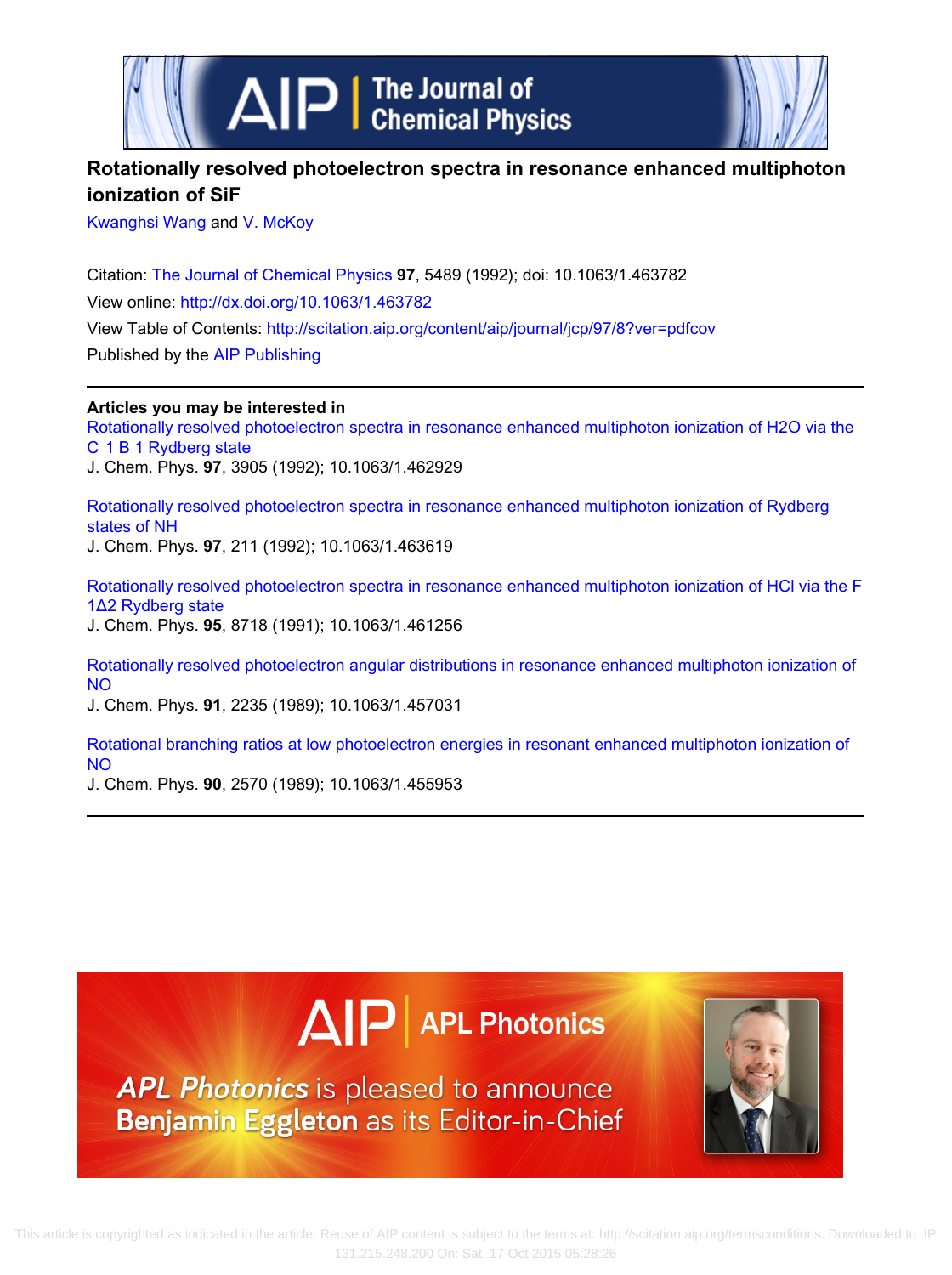# Rotationally resolved photoelectron spectra in resonance enhanced multiphoton ionization of SiF

Kwanghsi Wang and V. McKoy *Arthur Amos Noyes Laboratory of Chemical Physics,* a) *California Institute of Technology, Pasadena, California 91125* 

(Received 9 June 1992; accepted 6 July 1992)

Results of calculations of rotationally resolved photoelectron spectra for resonance enhanced multiphoton ionization (REMPI) of SiF via the  $B^2\Sigma^+$  (4s $\sigma$ ),  $C''^2\Sigma^+$  (4p $\sigma$ ), and  $C'^2\Pi$ ( $4p\pi$ ) Rydberg states are reported. In addition to the expected  $\Delta N$  = even peaks, unusually strong  $\Delta N = \pm 1$  transitions are predicted for photoionization of the  $B^2\Sigma^+$  state. These unusual transitions are due to even angular momentum components of the photoelectron matrix element and arise from the formation of Cooper minima in the ionization channels and strong  *mixing in the electronic continuum induced by the nonspherical molecular ion poten*tial. Unexpected  $\Delta N = 0, \pm 2$  transitions, due to odd wave contributions to the photoelectron matrix element, are also predicted for photoionization of the  $C''^{2}\Sigma^{+}$  state. Asymmetrical ion distributions with respect to  $\Delta N=0$  are also predicted for the C'<sup>2</sup>II state. Cooper minima are predicted to occur in the  $l=2$  wave of the  $k\pi$  photoelectron channel for the B state and in the  $l=4$  wave of the ko and k $\pi$  channels for the C" state. Photoelectron angular distributions provide further insight into the photoionization dynamics.

#### I. INTRODUCTION

SiF is an important intermediate radical in the etching of silicon by fluorinated gases in semiconductor fabrication.<sup>1,2</sup> Resonance enhanced multiphoton ionization (REMPI)<sup>3</sup> via the  $C''^{2}\Sigma^{+}$  (4p $\sigma$ ) and  $C''^{2}\Pi$  (4p $\pi$ ) Rydberg states of SiF have been shown to be a useful diagnostic tool for detection of SiF radicals resulting from surface reactions associated with these etching processes.<sup>4,5</sup> Since these ion signals were not rotationally resolved, the associated electronic structure and photoionization dynamics were not well explored. Studies of rotationally resolved REMPI ion spectra could clearly be helpful in the use of this technique as a diagnostic tool for detection of SiF radicals in etching plasmas.

In this paper, calculated rotationally resolved photoelectron spectra for one-color REMPI of SiF via the  $B^2\Sigma^+$ (4so),  $C''^{2}\Sigma^{+}$  (4po), and  $C'$  <sup>2</sup> $\Pi$  (4p $\pi$ ) Rydberg states are reported. The resulting spectra and underlying photoionization dynamics are illustrated and compared with the photoelectron spectra measured by Viswanathan *et al. <sup>6</sup>*in one-color REMPI of NO via the  $A^2\Sigma^+$  (3s $\sigma$ ),  $D^2\Sigma^+$ (3p $\sigma$ ), and  $C^2\Pi$  (3p $\pi$ ) states. An unusual  $\Delta N = N^+$  $-N' = 0$  peak was observed in the ion spectra for  $(2+1)$ REMPI via the D (3p $\sigma$ ) state of NO (Ref. 6). Here  $N^+$ and *N'* are the rotational quantum numbers of the ionic and intermediate states exclusive of spin, respectively. This  $\Delta N = 0$  peak has been subsequently interpreted as arising from strong I mixing and the presence of Cooper minima in the ionization continua.<sup>7</sup> A Cooper minimum was also predicted to occur in photoionization of the  $C(3p\pi)$  state but not in the  $A(3s\sigma)$  state of NO. In this paper Cooper minima are predicted to occur in photoionization of the  $B$ (4s $\sigma$ ) and C'' (4p $\sigma$ ) states but not in the C' (4p $\pi$ ) state of

SiF. The role played by these Cooper minima in the ion rotational spectra is also discussed.

Here we choose the same REMPI processes and rotational branches used by Viswanathan  $e\bar{t}$  al.<sup>6</sup> in their studies of the *A, D,* and C states of NO. These are  $(1+1)$  REMPI via the  $R_{22}(21.5)$  rotational branch of the  $B^2\Sigma^+$  (4s $\sigma$ ) state of SiF,  $(2+1)$  REMPI via the  $S_{21}(11.5)$  rotational branch of the  $C''^{2}\Sigma^{+}$  (4p $\sigma$ ) state of SiF, and (2+1) **REMPI** via the  $Q_{21}$ (13.5) rotational branch of the C'<sup>2</sup>II  $(4p\pi)$  state of SiF. Angle-integrated photoionization cross sections are reported along with photoelectron spectra for the laser polarized parallel and perpendicular to the flight direction of the photoelectron. To provide further insight into the photoionization dynamics, we also present photoelectron angular distributions.

#### II. THEORY AND CALCULATIONAL DETAILS

#### A. Differential cross section

The REMPI processes via the  $B^2\Sigma^+$  (4s $\sigma$ ),  $C''^2\Sigma^+$  $(4p\sigma)$ , and C' <sup>2</sup>II ( $4p\pi$ ) Rydberg states of SiF can be summarized as follows:

$$
SiF[X^{2}\Pi(v_{0}, J_{0})] \stackrel{\omega}{\rightarrow} SiF^{*}[B^{2}\Sigma^{+}(v=0, J, N)]
$$
  

$$
\stackrel{\omega}{\rightarrow} SiF^{+}[X^{1}\Sigma^{+}(v^{+}, J^{+}=N^{+})], \quad (1a)
$$

$$
SIF[X2\Pi(v_0, J_0)] \rightarrow SIF^{*}[C''^{2}\Sigma^{+}(v=0, J, N)]
$$
  

$$
\rightarrow SIF^{+}[X1\Sigma^{+}(v^{+}, J^{+}=N^{+})], \quad (1b)
$$

and

$$
SIF[X2 \Pi(v_0, J_0)] \xrightarrow{\alpha} SIF^*[C'2 \Pi(v=0, J, N)]
$$
  
\n
$$
\xrightarrow{\alpha} SIF^+[X1 \Sigma^+(v^+, J^+=N^+)].
$$
 (1c)

<sup>&</sup>lt;sup>\*</sup>Contribution No. 8650.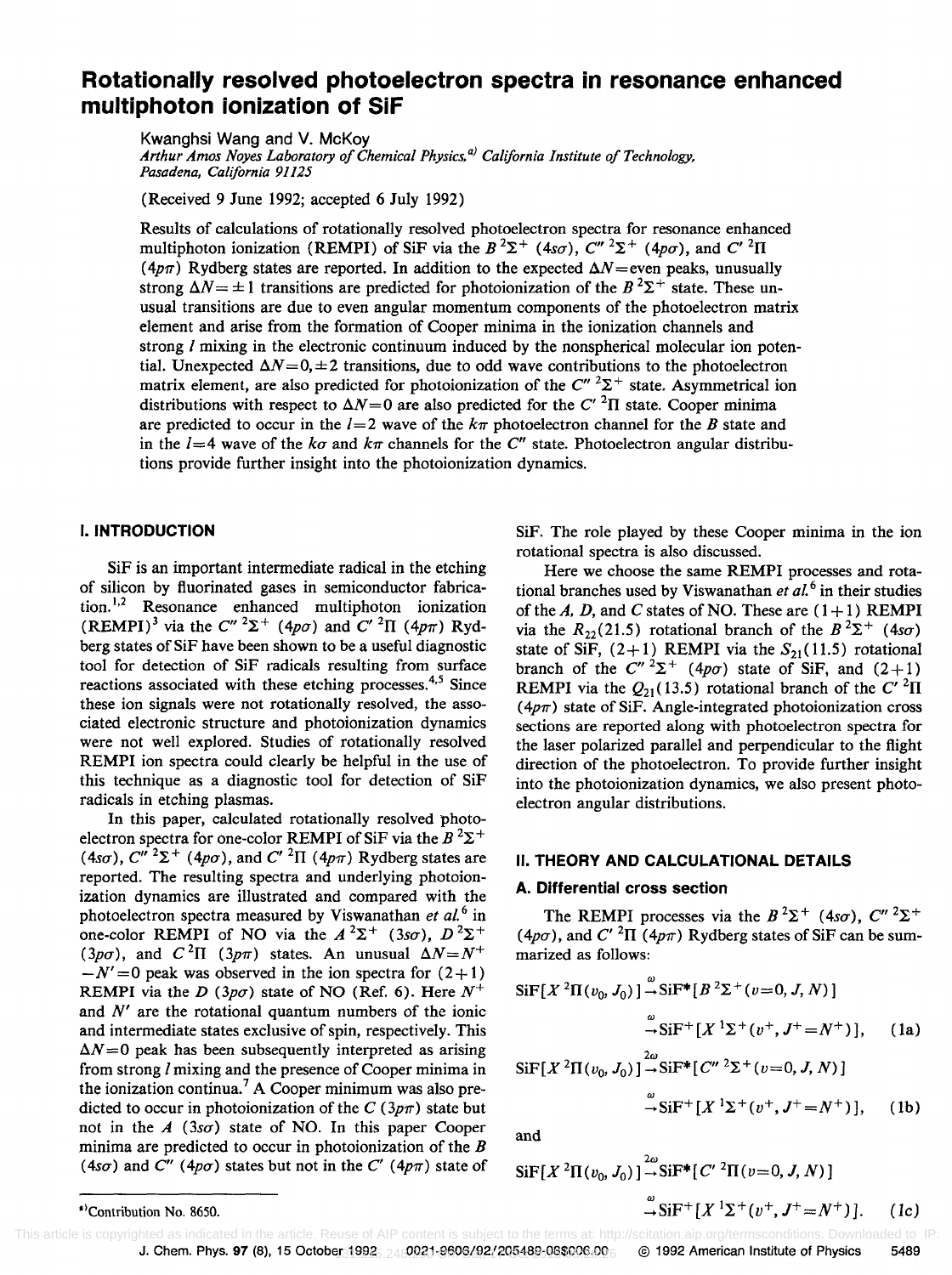For linearly polarized light, ionization originating from each of the  $(2J_0+1)$  magnetic sublevels of the initial state forms an independent channel under collision-free conditions. The rotationally resolved differential cross sections for ionization out of a  $J$  rotational level of the resonant intermediate state can be expressed in terms of Legendre polynomials as

$$
\frac{d\sigma}{d\Omega} \propto \sum_{M_J M_J +} \rho_{M_J M_J} |\Gamma_{M_J M_J +}|^2
$$
  
=  $\frac{\sigma}{4\pi} \left[ 1 + \sum_{L=1}^{L_{\text{max}}} \beta_{2L} P_{2L}(\cos \theta) \right],$  (2)

where  $\sigma$  is the total cross section,  $\beta_{2L}$  the asymmetry parameters,  $\theta$  the angle between the photoelectron and the polarization vector of the laser,  $P_{2L}$  (cos  $\theta$ ) the Legendre polynomials, and  $L_{\text{max}} = 2$  for the B state and 3 for the C" and C' states. In Eq. (2),  $\rho_{M,M}$ , is the population of a particular  $M_J$  level of the intermediate state created by n-photon resonant excitation. For rotational branches other than Q branches,  $\rho_{M,M}$  is a product of a 3-j symbol and a rotational line strength B,*<sup>8</sup>*

$$
\rho_{M_J M_J} = \mathcal{N} \begin{pmatrix} J & n & J_0 \\ -M_J & 0 & M_J \end{pmatrix}^2 B, \tag{3}
$$

where  $\mathscr N$  is a normalization constant and  $n = 1$  for the *B* state and 2 for the  $C''$  state. The rotational line strength  $B$ for single and multiphoton ( $n = 2$  and 3) excitation of diatomic molecules has been given by Earls<sup>9</sup> and Halpern *et al.*,<sup>8</sup> respectively. On the other hand,  $\rho_{M,M}$  becomes

$$
\rho_{M_jM_j} = \mathcal{N} \left| \begin{pmatrix} J & 2 & J_0 \\ -M_J & 0 & M_J \end{pmatrix} B_2 + B_0 \right|^2, \tag{4}
$$

for  $Q$  branches.<sup>10</sup> Note that  $B_0$  contains no polarization information but is crucial in determining the population  $\rho_{M,M_J}$  of the intermediate state for  $(2+1)$  REMPI via the  $Q$  rotational branches. The evaluation of the  $B_0$  and  $B_2$ factors requires a summation over all possible paths and dipole-allowed virtual states in the two-photon excitation step.  $|\Gamma_{M,M_{I^+}}|^2$  of Eq. (2) is the probability for photoionization of a  $M_J$  level of the intermediate state leading to a  $M_{J^+}$  level of the ionic state. An expression for  $\Gamma_{M,M_{I^+}}$ within Hund's case (b) coupling scheme, which is suitable for the  $B^2\Sigma^+$  and  $C''^2\Sigma^+$  states, has been given by Dixit and McKoy.<sup>11</sup> However, the C' <sup>2</sup> $\Pi$  state with its spin-orbit splitting constant  $A = 16.54$  cm<sup>-1</sup> and rotational constant  $B_e$ =0.6363 cm<sup>-1</sup> is best described by an intermediate coupling scheme between Hund's cases (a) and  $(b)$ .<sup>12</sup> The expression for  $\Gamma_{M,M_{t+}}$  with an intermediate coupling scheme between Hund's cases (a) and (b) has been recently given by Wang and McKoy.<sup>13</sup> The photoelectron signal detected along the polarization direction of the laser is given by  $\beta_0 + \beta_2 + \beta_4 + \beta_6$  and the perpendicular signal by  $\beta_0-\frac{1}{2}\beta_2+\frac{3}{8}\beta_4-\frac{5}{16}\beta_6$  with  $\beta_6=0$  for a (1+1) REMPI process.

Parity selection rules<sup>11,13-15</sup> govern changes of rotational angular momentum upon photoionization. In the Hund's case (b) limit, they have been previously derived and are of the form<sup>11,13-15</sup>

$$
\Delta N + l + \Delta p + \Delta q = \text{odd},\tag{5}
$$

where  $\Delta p = p^+ - p$ ,  $\Delta q = q^+ - q$ . In Eq. (5), *l* is a partial wave component of the photoelectron,  $p$  the parity index<sup>16</sup> (0 for *e* states and 1 for *f* states), and *q* the index for  $\Sigma^$ symmetry.<sup>13</sup> For  $\Sigma^+ \rightarrow \Sigma^+$  transitions, Eq. (5) reduces to  $\Delta N + l =$ odd. For a Hund's case (a) basis, parity selection rules have the form

$$
\Delta J + \Delta S + \Delta p + \Delta q + l = \text{even},\tag{6}
$$

where  $\Delta J = J^+ - J$  and  $\Delta S = S^+ - S$ . In Eq. (6), J denotes the total angular momentum and  $S$  the total spin.

#### **B. Numerical details**

The wave functions for the  $B^2\Sigma^+$  (4s $\sigma$ ) state with electron configuration (core)  $9\sigma$  [(core)  $=1\sigma^2\cdots7\sigma^21\pi^42\pi^4$ , the C''  $^2\Sigma^+$  *(4p* $\sigma$ *)* state with configuration (core)  $10\sigma$ , and the C' <sup>2</sup>II ( $4p\pi$ ) state with configuration (core) $4\pi$  were obtained using the improved virtual orbital (IVO) method<sup>17</sup> with a fully relaxed core for the  $X<sup>1</sup>\Sigma<sup>+</sup>$  ion. Note here and below that we use the molecular orbital  $(9\sigma, 10\sigma, 4\pi)$  and united-atom  $(4s\sigma, 4p\sigma, 4p\pi)$  designations interchangeably. The orbital basis used in these calculations consists of a *[6s,5p]* contraction of the ( *12s,9p)* primitive Cartesian Gaussian basis of McLean and Chandler<sup>18</sup> augmented with two d functions ( $\alpha$  $=0.825$  and 0.275) on the silicon atom. On the fluorine we use a *[5s,4p]* contraction of the *(lOs,6p)* uncontracted Cartesian Gaussian basis of Dunning<sup>19</sup> augmented with one  $s$  $(\alpha=0.095)$ , one p ( $\alpha=0.075$ ), and two d ( $\alpha=0.85$  and 0.15) functions. This basis is further augmented with five *s*   $(\alpha=0.045, 0.012, 0.004, 0.0015, \text{ and } 0.0005)$ , five *p* ( $\alpha$  $=0.035, 0.010, 0.0036, 0.0012,$  and 0.0005), and three d  $(\alpha=0.055, 0.015, \text{ and } 0.0025)$  functions on the center of mass (CM). With this basis and choice of wave functions, we obtain a total energy of  $-387.259769$  a.u. for the  $B^2\Sigma^+$  state at the equilibrium internuclear distance of  $R_a$  $=$  2.973  $a_0$ .<sup>12</sup> The total energy is  $-387.216978$  a.u. for the  $C''^{2}\Sigma^{+}$  state at  $R_{e} = 2.884$   $a_0$  and  $-387.230866$  a.u. for the C'<sup>2</sup>II state at  $R_g$ =2.891  $a_0$ <sup>12</sup> The more penetrating *4so* orbital of the  $B^2\Sigma^+$  state and the *4po* orbital of the  $C''$  <sup>2</sup> $\Sigma$ <sup>+</sup> state show a slow evolution with internuclear distance. For example, the single-center expansion of the  $4s\sigma$ (9 $\sigma$ ) orbital of the  $B^2\Sigma^+$  state around the center of mass has the following partial wave compositions: 60.3% *s, 35.5% p,* 3.8% d, and 0.2%/at *R=2.2 ao;* 79.4% *s, 18.9% p,* 1.1% d, and 0.2% / at *Re=2.973 ao;* and 81.5% *s,*  14.7% p, 3.2% d, and 0.3% f at  $R = 3.3$  a<sub>0</sub>. The angular momentum composition of the  $4p\sigma(10\sigma)$  orbital of the  $C''$  <sup>2</sup> $\Sigma$ <sup>+</sup> state is 14.3% *s*, 51.1% *p*, 33.9% *d*, and 0.7% *f* at *R=2.2 ao;* 16.4% *s,* 71.6% *p,* 9.9% d, and 2.0%/at *Re =2.884 ao;* and 11.2% *s,* 76.6% *p,* 9.5% d, and 2.4%/at  $R = 3.3$   $a_0$ . On the other hand, the composition of the  $4p\pi$  $(4\pi)$  orbital of the C'<sup>2</sup>II state varies only slightly with internuclear distance. The  $4p\pi$  orbital of the C'<sup>2</sup>II state has 95.2% *p,* 4.3% *d,* and 0.2% / character at *Re= 2.891 ao·*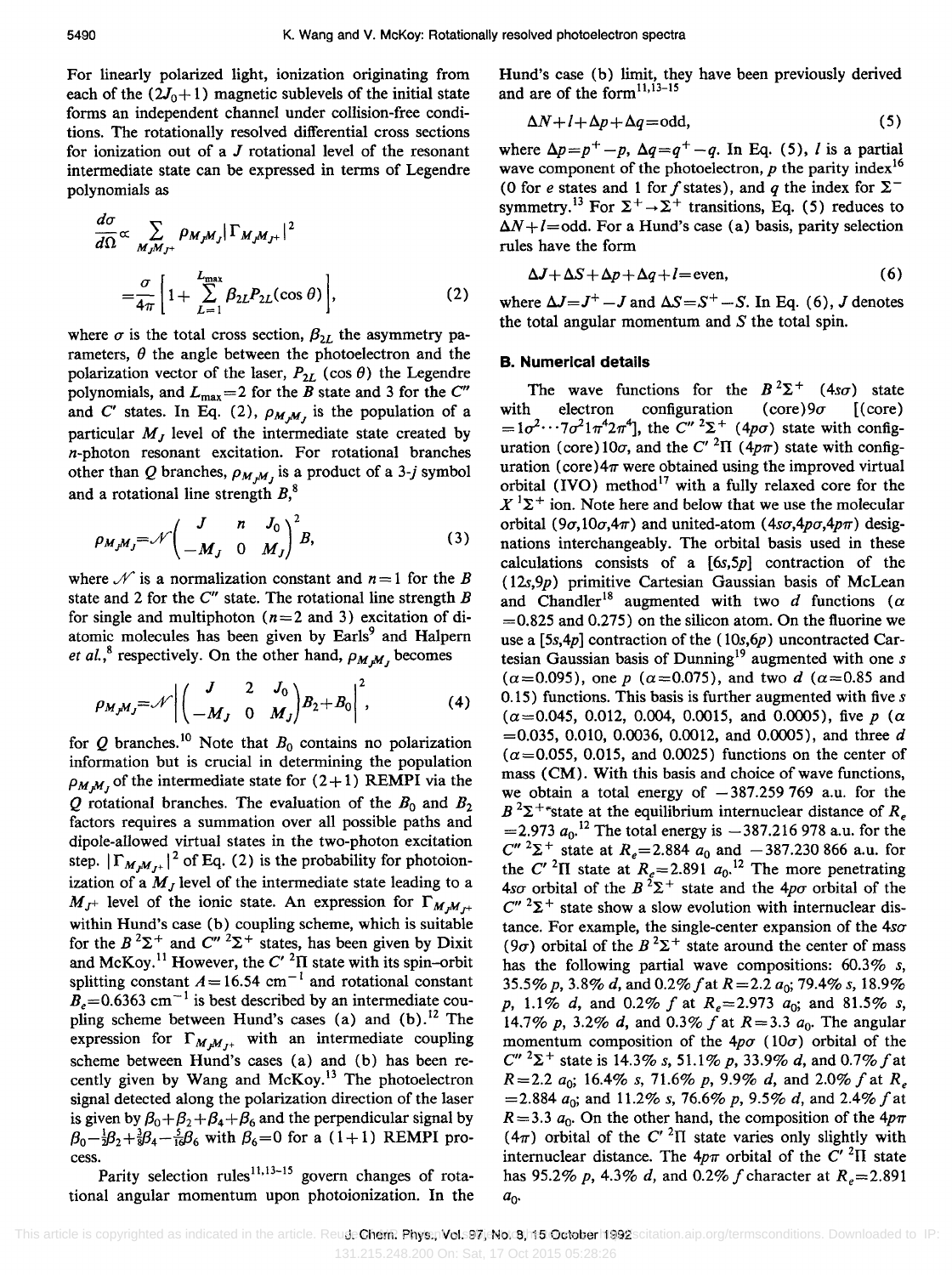TABLE I. Basis sets used in the separable potential of Eq. (7).

| Sym-<br>metry | Center    | Type of Gaussian<br>function <sup>*</sup> | <b>Exponents</b>                   |
|---------------|-----------|-------------------------------------------|------------------------------------|
| σ             | Si        | Cartesian s                               | 8.0, 4.0, 2.0, 1.0, 0.5, 0.2       |
|               |           | z                                         | 2.5, 1.0, 0.5, 0.2                 |
|               | F         | Cartesian s                               | 8.0, 4.0, 2.0, 1.0, 0.5, 0.2       |
|               |           | z                                         | 2.5, 1.0, 0.5, 0.2                 |
|               | CM        | Spherical $(l=0-3)$                       | $(a)$ 0.75, 0.25                   |
|               |           |                                           | $(b)$ 1.5, 0.75                    |
|               |           |                                           | $(c)$ 1.0, 0.5                     |
| π             | Si        | Cartesian $x$                             | 8.0, 4.0, 2.0, 1.0, 0.5, 0.2       |
|               |           | XZ.                                       | 2.5, 1.0, 0.5, 0.2                 |
|               | F         | Cartesian x                               | 8.0, 4.0, 1.0, 0.5, 0.2            |
|               |           | xz                                        | 2.5, 1.0, 0.5, 0.2                 |
|               | <b>CM</b> | Spherical $(l=1-3)$                       | $(a)$ 0.75, 0.25                   |
|               |           |                                           | (b) $1.5, 0.75$                    |
|               |           |                                           | $(c)$ 1.0, 0.5                     |
| δ             | Si        | Cartesian $xy$                            | 8.0, 4.0, 2.0, 1.0, 0.5, 0.25, 0.1 |
|               | F         | Cartesian xy                              | 8.0, 4.0, 2.0, 1.0, 0.5, 0.25, 0.1 |
|               | CМ        | Spherical $(l=2-4)$                       | 1.0, 0.5                           |

<sup>&</sup>lt;sup>a</sup>Cartesian Gaussian basis functions are defined as  $\phi^{\alpha, l, m, n, A}(\mathbf{r}) = \mathcal{N}(x)$  $(-A_x)^{i}(y-A_y)^{m}(z-A_z)^{n}$  exp(  $-\alpha |x-A_z|^{2}$ ) and spherical Gaussian functions as  $\oint^{\alpha, l, m, A} (r) = \mathcal{N} |r - A|^l \exp(-\alpha |r - A|^2) Y_{lm}(\Omega_{r - A}),$  with  $\mathcal{N}$  the normalization constant. (a), (b), and (c) are used for the  $B^2\Sigma^+$ ,  $C''$   $2\Sigma^+$ , and  $C'$   $2\Pi$  states, respectively.

To obtain the photoelectron orbitals we have used an iterative procedure, based on the Schwinger variational principle, $^{20,21}$  to solve the Lippmann-Schwinger equation. In this procedure, the static-exchange potential is approximated by

$$
U(\mathbf{r}, \mathbf{r}') = \sum_{ij} \langle \mathbf{r} | U | \alpha_i \rangle (U^{-1})_{ij} \langle \alpha_j | U | \mathbf{r}' \rangle, \tag{7}
$$

where the matrix  $U^{-1}$  is the inverse of the matrix with elements  $U_{ij} = \langle \alpha_i | U | \alpha_j \rangle$  and the  $\alpha$ 's are the discrete basis functions such as Cartesian or spherical Gaussian functions.  $U$  is twice the static-exchange potential with the long-range Coulomb potential removed. The basis sets used in the separable expansion of Eq. (7) are listed in Table I. The Lippmann-Schwinger equation with this separable potential  $U(\mathbf{r}, \mathbf{r}')$  can be readily solved and provides approximate photoelectron orbitals  $\phi_k^{(0)}$ . These solutions can be iteratively improved to yield converged photoelectron orbitals  $\phi_k$  to the Lippmann-Schwinger equation containing the full static-exchange potential. In these studies, four iterations provided converged results.

All matrix elements arising in the solution of the Lippmann-Schwinger equation were evaluated by using single-center expansions about the center of mass. For converged results, the following parameters were used: $20,21$ 

(i) maximum partial wave expansion of the photoelectron continuum orbital=9;

(ii) maximum partial wave expansion of bound orbitals in the direct potential  $= 80$ ;

(iii) maximum partial wave expansion of the  $1\sigma$ ,  $2\sigma$ ,  $3\sigma$ ,  $4\sigma$ ,  $5\sigma$ ,  $6\sigma$ ,  $7\sigma$ ,  $9\sigma$ ,  $10\sigma$ ,  $1\pi$ ,  $2\pi$ , and  $4\pi$  bound orbitals in the exchange potential=4O, 40, 35, 35, 35, 35, 35, 35, 35, 40, 35, and 35, respectively;

(v) maximum partial wave expansion of the nuclear potential  $= 80$ .

The radial integration grid extended to 64 a.u. and contained 800 points. The integration step sizes ranged from 0.01 to 0.16 a.u. up to 16 a.u. and up to 0.16 a.u. beyond this point.

## **III. RESULTS AND DISCUSSION**

## **A.** (1+1) REMPI via the  $B^2\Sigma^+$  Rydberg state

To understand the underlying photoionization dynamics of rotationally resolved photoelectron spectra, it is useful to examine the angular momentum composition of the photoelectron matrix element. Figure 1 shows the magnitude of the (incoming-wave normalized) partial wave dipole amplitude  $|D_{l}^{(-)}|$  as a function of photoelectron kinetic energy for the photoionization channels  $4s\sigma \rightarrow k\sigma$ [Fig. 1(a)] and  $4s\sigma \rightarrow k\pi$  [Fig. 1(b)] for the  $B^2\Sigma^+$  (4s $\sigma$ ) Rydberg state of SiF. A Cooper minimum, which is manifested by a change in the sign of the  $l=2$  (d wave) component around the minimum in  $|D_i^{(-)}|$ , is clearly seen at a kinetic energy around 2.8 eV in the  $k\pi$  channel. The actual sign change in the dipole matrix elements is seen in the principal-value (standing-wave normalized) dipole amplitude  $D_i^P$  (Refs. 20–22), as shown in the inset of Fig. 1(b) for the  $l = 2$  wave. The energy position of the minimum in  $|D_i^{(-)}|$  differs somewhat from that of Cooper zero in  $D_i^P$ . This shift is due to  $l$  mixing in the electronic continuum and its influence on the renormalization of  $D_l^P$  to  $D_l^{(-)}$ . Similar behavior has also been predicted for  $(2+1)$ **REMPI** via the  $f^{-1}\Pi$  (3p $\sigma$ ),  $g^{-1}\Delta$  (3p $\pi$ ), and  $h^{-1}\Sigma^+$  (3p $\pi$ ) Rydberg states of NH (Ref. 23). Minima are also seen in the  $l=1$  and 3 components of  $|D_l^{(-)}|$  near threshold for the  $k\pi$  channel. However, the corresponding  $D_l^P$  do not show distinct sign changes (not shown).

Figure 1 also shows unexpectedly strong even angular momentum components in the photoelectron matrix elements for both the  $k\sigma$  and  $k\pi$  channels. Since the  $4s\sigma$ orbital has strong s (79%) character, a dominant *p* wave component would be expected on the basis of an atomiclike picture. Although the *4sa* orbital of the *B* state has about 19% *p* character, which contributes to the even partial waves of the photoelectron, these large even-wave contributions arise primarily from strong angular momentum mixing in the electronic continuum brought about by the nonspherical molecular ion potential. Note that the  $SiF^+$ core has a large dipole moment of 3.39 D, with respect to the center of mass.<sup>24</sup>

Figure 2 shows the rotationally resolved photoelectron spectra for  $(1+1)$  REMPI of the  $B^2\Sigma^+$   $(4s\sigma)$  Rydberg state via the  $R_{22}(21.5)$  rotational branch along with the photoelectron angular distributions [Fig. 2(d)]. The spectra for photoelectron detection parallel and perpendicular to the polarization vector of the radiation are shown in Figs.  $2(b)$  and  $2(c)$ , respectively, for comparison with those for photoionization of the  $A^2\Sigma^+$  (3s $\sigma$ ) state of NO (Ref. 6). The alignment of the resonant  $B^2\Sigma^+$  ( $v=0,N$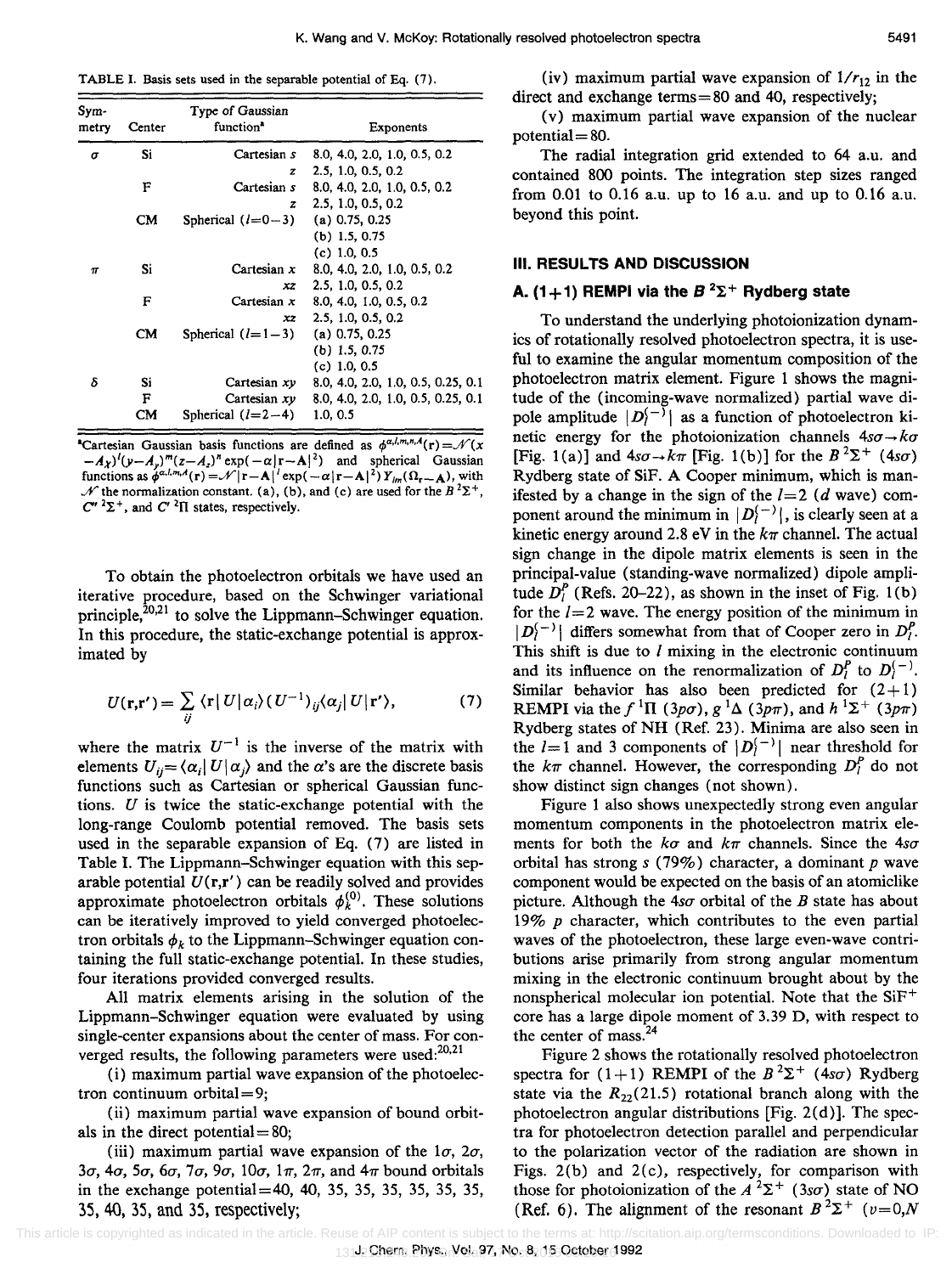

FIG. 1. Magnitude  $|D(-)\rangle$  of the partial wave components of the photoelectron matrix element for photoionization of the  $B^2\Sigma^+$  (4s $\sigma$ ) Rydberg state of SiF for the (a)  $4s\sigma \rightarrow k\sigma$  and (b)  $4s\sigma \rightarrow k\pi$  ionization channels. The inset shows the principal-value dipole amplitude  $D_l^P$  for the  $l=2$ component.

 $= 22$ ) state created by single-photon excitation is determined by a 3-j symbol of Eq. (3) with  $n=1$  for this  $R_{22}$ rotational branch. The calculated spectra are convoluted with a Gaussian detection function having a full-width at half-maximum (FWHM) of 1 meV. We recognize that such spectral resolution can generally not be achieved in conventional photoelectron detection. However, we chose this resolution merely to illustrate the photoionization dynamics and compare with those for photoionization of NO.6 Rotationally resolved spectra may be achieved by choosing rotational branches with higher J or using zerokinetic-energy (ZEKE) detection and we believe the underlying dynamics will be similar. The photoelectron kinetic energy is about 1.43 eV. In addition to the expected  $\Delta N$  = even transitions, unusual  $\Delta N$  = odd (especially  $\Delta N$  $= \pm 1$ ) transitions are predicted. On the basis of the parity selection rule of Eq. (5) these odd  $\Delta N$  transitions arise from even I contributions to the photoelectron matrix element. This behavior simply reflects the extraordinarily strong  $s$  and  $d$  waves in the electronic continua (see Fig. 1). Note that these unexpected  $\Delta N =$ odd transitions would be more evident in ZEKE measurements since the effect of the Cooper minimum in the *d* wave of the  $k\pi$ continuum  $[Fig. 1(b)]$  should be less pronounced at threshold. On the other hand, strong  $\Delta N = 0$  and weaker  $\Delta N = \pm 1$ ,  $\pm 2$  transitions are observed for photoionization



FIG. 2. Photoelectron spectra with laser tuned to the  $R_{22}(21.5)$  line of the  $X \rightarrow B$  transition for (a) the total cross section; (b) laser light polarized parallel ( $\theta=0$ ); and (c) perpendicular ( $\theta=90$ ) to photoelectron detection; and (d) the associated photoelectron angular distributions.  ${\theta}$ =0 is vertical in angular distributions.  ${\Delta}N$ =0 transition corresponds to  $N^+ = 22.$ 

of the  $A^2\Sigma^+$  (3s $\sigma$ ) state of NO (Refs. 6, 25, and 26). Comparison of the  $|D_{l}^{(-)}|$ 's for the  $B^{2}\Sigma^{+}$  (4s $\sigma$ ) state of SiF (Fig. 1) and the  $A^2\Sigma^+$  (3s $\sigma$ ) state of NO (see Fig. 2) of Ref. 7) reveals that the *B* state of SiF has much larger s and  $d$  wave and much weaker  $f$  wave contributions to its photoelectron matrix element. The odd partial wave components of the photoelectron matrix element  $(|D_i^{(-)}|)$  in the  $k\pi$  channel also show minima near threshold. Examination of  $|D_{i}^{(-)}|$  for the  $B^{2}\Sigma^{+}$  (4s $\sigma$ ) state (Fig. 1) shows that these minima in the p and f components of  $|D_{l}^{(-)}|$  in the  $k\pi$  channel also play an important role in the occurrence of the  $\Delta N = \pm 1$  peaks, since their depletion subsequently enhances the relative importance of the  $d$  ( $l=2$ ) wave. Thus strong *l* mixing and the presence of minima in the electronic continuum are responsible for the occurrence of these unexpected  $\Delta N = \pm 1$ ,  $\pm 3$  peaks.

The photoelectron angular distributions of Fig.  $2(d)$ clearly depend on the rotational level of the ion and reflect the angular momentum composition of the photoelectron orbitals. Also, according to the parity selection rule of Eq. (5), only even (odd) partial waves contribute to  $\Delta N =$ odd (even) transitions. To provide some insight into the underlying dynamics of these distributions, we give the magnitudes of the angular momentum components of the photoelectron matrix element at 1.5 eV. These are as follows: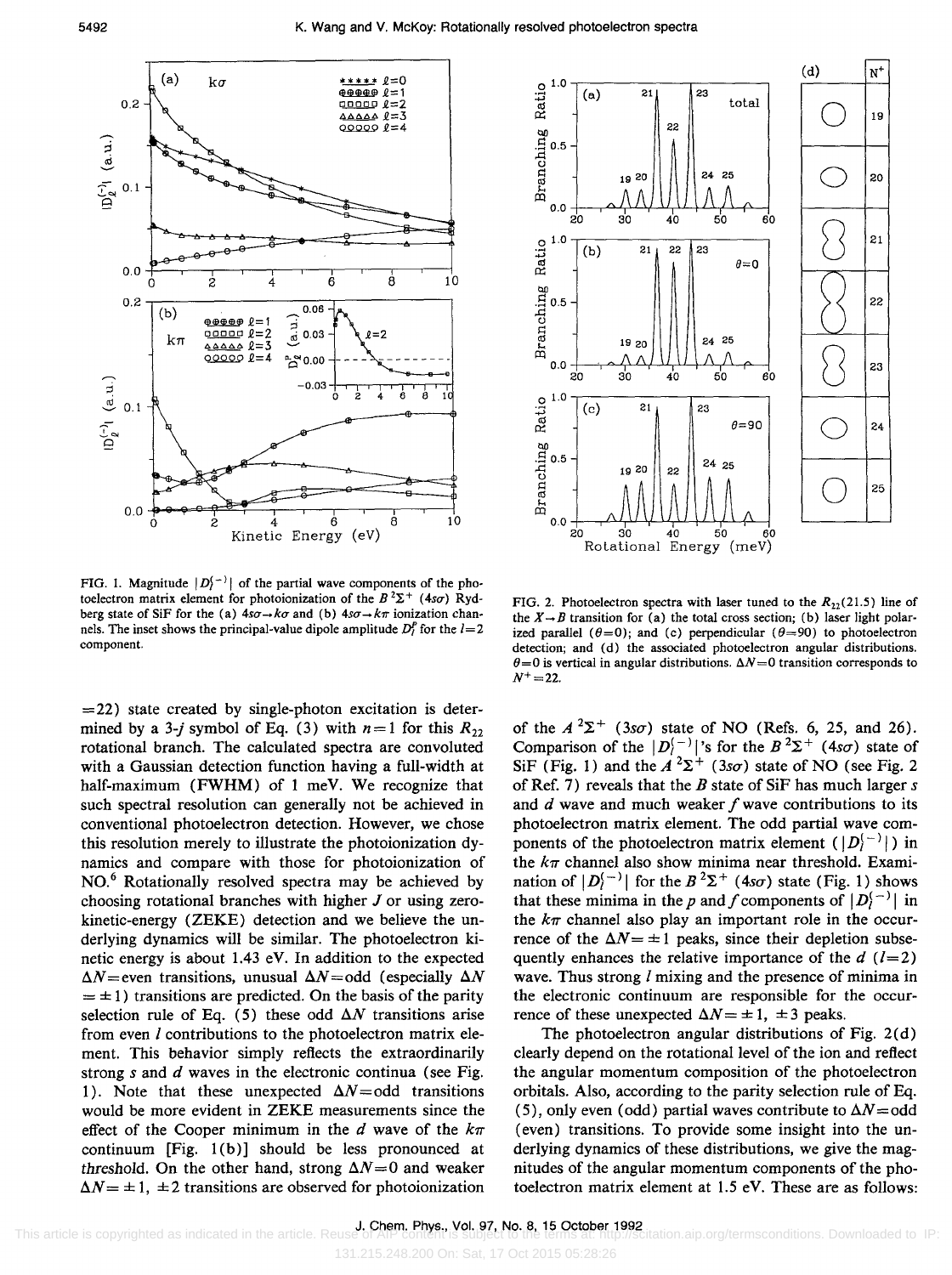

FIG. 3. Magnitude  $|D_{l}^{(-)}|$  of the partial wave components of the photoelectron matrix element for photoionization of the  $C''^{2}\Sigma^{+}$  (4p $\sigma$ ) Rydberg state of SiF for the (a)  $4p\sigma \rightarrow k\sigma$  and (b)  $4p\sigma \rightarrow k\pi$  ionization channels. The inset shows the principal-value dipole amplitude  $D_l^P$  for the  $l=4$  component.

0.1363, 0.1186, 0.1552, 0.0405, and 0.0173 for *1=0-4,*  respectively, in the  $k\sigma$  channel and 0.0273, 0.0361, 0.0334, and 0.0017 for  $l=1-4$ , respectively, in the  $k\pi$  channel. Clearly, the  $k\sigma$  channel contributes significantly to the photoionization dynamics.

### **B.** (2+1) **REMPI** via the  $C''$  <sup>2</sup> $\Sigma$ <sup>+</sup> **Rydberg state**

Figure 3 shows the  $|D_{l}^{(-)}|$ 's for the  $4p\sigma \rightarrow k\sigma$  [Fig.  $3(a)$ ] and  $4p\sigma \rightarrow k\pi$  [Fig. 3(b)] photoionization channels of the  $C''$  <sup>2</sup> $\Sigma$ <sup>+</sup> (4*p* $\sigma$ ) state. Strong *p* and *f* partial waves are predicted in addition to the dominant  $s$  and  $d$  waves expected in an atomiclike picture for photoionization of this  $4p\sigma$  orbital. Since the  $4p\sigma$  orbital only has about 16% s and *10% d* character, these odd waves arise primarily from strong *l* mixing in the electronic continuum. Cooper minima are also predicted in the  *component of the*  $k\sigma$  *and*  $k\pi$  photoionization channels. The corresponding sign changes in  $D_l^P$  are shown in the insets of Fig. 3. Cooper minima in the *1=4* wave have not been reported before.

Figure 4 shows the photoelectron spectra [integrated cross sections in Fig.  $4(a)$ ] and with the laser polarized parallel [Fig.  $4(b)$ ] and perpendicular [Fig.  $4(c)$ ] to the flight direction of the photoelectron and the associated photoelectron angular distributions [Fig. 4(d)] resulting from  $(2+1)$  REMPI via the  $S_{21}(11.5)$  rotational branch of the C'  $2\Sigma^+$  (4p $\sigma$ ) Rydberg state of SiF. The photoelec-



FIG. 4. The same as in Fig. 2 except for  $(2+1)$  REMPI via the  $S_{21}(11.5)$  rotational branch of the  $C''$   $2\Sigma^+$  state of SiF and  $\Delta N=0$ transition corresponding to  $N^+ = 14$ .

tron kinetic energy is about 0.87 eV. These photoelectron spectra are convoluted with a Gaussian detection function with an FWHM of 1 meV. The alignment of the  $C''$ <sup>2</sup> $\Sigma^+$  $(v=0,N=14)$  state is determined from the 3-j symbol of Eq. (3) with  $n=2$ . Strong and unexpected  $\Delta N$ =even (especially  $\Delta N = 0$ ) transitions are predicted in addition to the expected  $\Delta N =$ odd transitions for photoionization of a  $4p\sigma$  orbital. The  $\Delta N = 0$  peak, which is the most intense in Figs. 4(a) and 4(b), arises from the p and f angular momentum contributions to the photoelectron matrix element, in accordance with the parity selection rule of Eq. (5). Unexpected  $\Delta N=0$  transitions were also observed in photoionization of the  $D^2\Sigma^+$  (3p $\sigma$ ) state of NO (Refs. 6 and 7), the  $D^2\Sigma^-$  (3p $\sigma$ ) state of OH (Ref. 27), and the  $f<sup>1</sup>$ II (3*po*) state of NH (Refs. 23 and 28), but these were seen to be due to the presence of the Cooper minima in the ionization channels. However, the  $\Delta N = 0$  peak for photoionization of the  $C''$ <sup>2</sup> $\Sigma$ <sup>+</sup> (4p $\sigma$ ) state of SiF is predominantly due to strong  $l$  mixing in the electronic continuum and not to the weaker Cooper minima in the *1=4* wave of the  $k\sigma$  and  $k\pi$  channels. Comparison of the photoelectron spectra of Fig. 4 with those for  $(2+1)$  REMPI via the  $D^2\Sigma^+$  (3p $\sigma$ ) state of NO (Refs. 6 and 7) shows that the  $\Delta N = \pm 3$  transitions for the C'' state of SiF are much weaker. This difference is also reflected in the photoelectron angular distributions and can be accounted for by the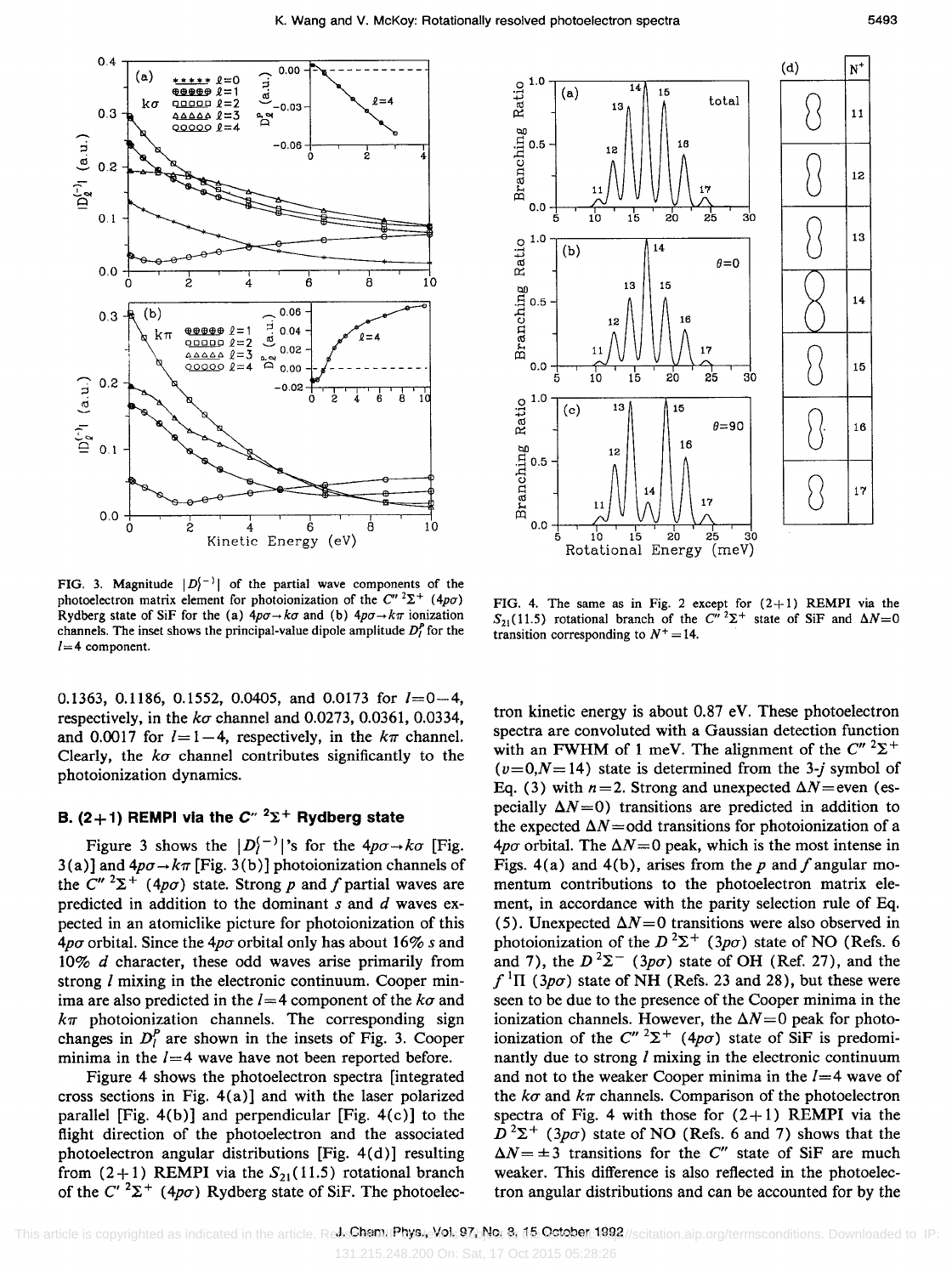

FIG. 5. Magnitude  $|D_{\ell}^{(-)}|$  of the partial wave components of the photoelectron matrix element for photoionization of the  $C'$  <sup>2</sup> $\Pi$  (4p $\pi$ ) Rydberg state of SiF for the (a)  $4p\pi \rightarrow k\sigma$ , (b)  $4p\pi \rightarrow k\pi$ , and (c)  $4p\pi \rightarrow k\delta$ ionization channels.

angular momentum composition of the photoelectron matrix elements shown in Fig. 3.

# C.  $(2+1)$  REMPI via the  $C'$ <sup>2</sup> $\Pi$  Rydberg state

Figure 5 shows the  $|D^{(-)}|$  elements for the  $4p\pi \rightarrow k\sigma$ [Fig. 5(a)],  $4p\pi \rightarrow k\pi$  [Fig. 5(b)], and  $4p\pi \rightarrow k\delta$  [Fig. 5(c)] channels for photoionization of the  $C'$ <sup>2</sup> $\Pi$  (4 $p\pi$ ) state of SiF. In contrast to the  $B^2\Sigma^+$  and  $C''^2\Sigma^+$  states, no evidence of Cooper minima is seen within the kinetic energy range studied. The  $4\pi$  orbital has nearly pure  $4p$  (95%) character and hence it is more difficult to form a Cooper minimum since there are two nodes in the radial wave function. However, a Cooper minimum was seen in the  $l=2$  wave of the  $k\delta$  channel for photoionization of the  $C^2\Pi$  (3p $\pi$ ) state of NO (Ref. 7).

Figures 6 and 7 show photoelectron spectra for  $(2+1)$ **REMPI** via the  $Q_{21}(13.5)$  *ee* and *ff* rotational lines of the  $X \rightarrow C'$  transition, respectively. The associated photoelectron angular distributions are also shown in Figs. 6 and 7. The alignment of the  $C'$ <sup>2</sup> $\Pi$  ( $v=0, J=13.5, N=14$ ) state via the *ee* and *ff* lines were determined from Eq. (4) by including eight  $2\Sigma^+$ , seven  $2\Pi$ , and two  $2\Delta$  virtual states (obtained from IVO calculations) and using the intermediate coupling scheme between Hund's cases (a) and (b) in evaluating the  $B_0$  and  $B_2$  factors of Eq. (4). Inclusion of more virtual states in the calculation of the alignment led to no significant changes in the rotationally resolved photoelectron spectra. The photoelectron energy is about 0.40 eV and the spectra are convoluted with a Gaussian detection function with an FWHM of I meV. Important features associated with Figs. 6 and 7 are (I) strong asymmetry in the spectral profiles (peak intensities) with respect to  $\Delta N = 0$  transition is predicted for both *ee* and *ff* lines; (2) observable  $\Delta N = \pm 1$  peaks in the *ee* line and  $\Delta N=0, \pm 2$  peaks in the ff line. The parity selection rule of Eq. (6) shows that these peaks arise from odd partial wave



FIG. 6. The same as in Fig. 2 except for  $(2+1)$  REMPI via the  $Q_{21}(13.5)$  ee rotational line of the C' <sup>2</sup> $\Pi$  state of SiF and  $\Delta N=0$  transition corresponding to  $N^+ = 14$ .

contributions to the photoelectron matrix element. These peaks are entirely molecular in origin since predominantly even partial waves would be expected in an atomiclike picture for photoionization of a  $4p\pi$  orbital; (3) the  $\Delta N = -2$ transition of the *ee* line and the  $\Delta N = 1$  of the *ff* line arise mainly from higher even partial wave contributions. This is evident from the photoelectron angular distributions; and (4) a  $\Delta N = 0, \pm 2$  propensity for the *ee* line and a  $\Delta N = \pm 1$ propensity for *theffline,* as expected for photoionization of a  $4p\pi$  orbital. On the other hand, the photoelectron spectra via the  $C^2\Pi$  (3p $\pi$ ) state of NO reveal no asymmetry in its spectra and no nonatomiclike transitions in a similar REMPI process.<sup>7</sup> Closer comparison of the  $|D_i^{(-)}|$  for both systems shows stronger *p* and *f* waves and no Cooper minimum in the  $C'$ <sup>2</sup> $\Pi$  state of SiF. These difference may be responsible for the asymmetrical behavior in the photoelectron spectra here.

Unlike the large  $\Lambda$ -doublet splitting in the  $C^2\Pi$  state of NO, the separation between the  $Q_{21}(13.5)$  *ee* and *ff* rotational lines for the  $C'$  <sup>2</sup> $\Pi$  state of SiF is beyond the laser resolution. Figure 8 shows the calculated rotational branching ratios and associated photoelectron angular distributions resulting from  $(2+1)$  REMPI of SiF via the  $Q_{21}$ (13.5) rotational branch assuming that the contributions from *ee* and *ff* rotational lines are not resolved. Again, asymmetrical spectra are seen with the most intense peak corresponding to  $\Delta N=0$  ( $N^+=14$ ). Each rotational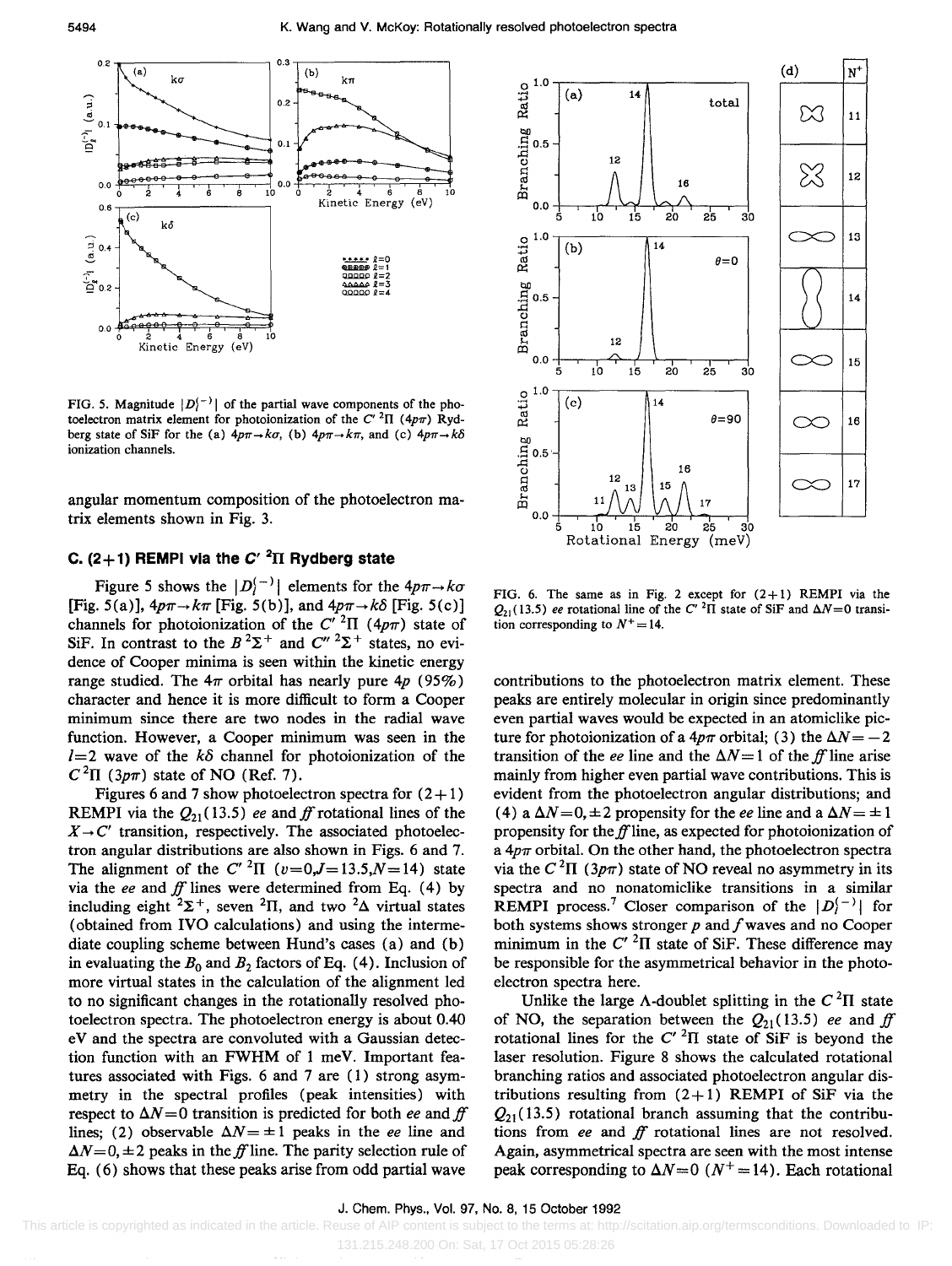'ancl

 $\frac{c}{\Box}$ 



FIG. 7. The same as in Fig. 2 except for  $(2+1)$  REMPI via the  $Q_{21}$ (13.5) *ff* rotational line of the C' <sup>2</sup> $\Pi$  state of SiF and  $\Delta N=0$  transition corresponding to  $N^+ = 14$ .

transition has contributions from both even and odd partial waves with stronger weights from even waves due to the almost pure  $p(95%)$  character of the  $4p\pi$  orbital. The photoelectron angular distributions of Fig. 8(d) are obtained by incoherently summing the contributions from the *ee* and f lines. Terms up to  $\beta_6$  of Eq. (1) are included with  $\beta_0 = 1$  and  $\theta = 0$  is vertical. The photoelectron angular distributions show significant contributions from higher partial waves.

#### **ACKNOWLEDGMENTS**

This work was supported by grants from the National Science Foundation, Air Force Office of Scientific Research, and the Office of Health and Environmental Research of the U.S. Department of Energy. We also acknowledge use of resources of the Jet Propulsion Laboratory/Caltech CRAY Y-MP2E/116 Supercomputer.

- <sup>1</sup>H. F. Winters, J. Vacuum Sci. Technol. B 1, 927 (1983).
- <sup>2</sup> J. W. Coburn and H. F. Winters, Ann. Rev. Mat. Sci. 13, 91 (1983). <sup>3</sup> S. T. Pratt, P. M. Dehmer, and J. L. Dehmer, in *Advances in Multiphoton Processes and Spectroscopy,* edited by S. H. Lin (World Scientific, Singapore, 1988), and the references and tabulation of REMPI photoelectron spectroscopy studies therein.
- 4C. S. Dulcey and J. W. Hudgens, Chern. Phys. Lett. 118,444 (1985). <sup>5</sup> J. A. Dagata, D. W. Squire, C. S. Dulcey, D. S. Y. Hsu, and M. C. Lin, Chern. Phys. Lett. 134, 151 (1987).



FIG. 8. The same as in Fig. 2 except for  $(2+1)$  REMPI via the  $Q_{21}$ (13.5) *ee* and ff rotational lines of the C' <sup>2</sup>II state of SiF and  $\Delta N=0$ transition corresponding to  $N^+$  = 14.

- 6K. S. Viswanathan, E. Sekreta, E. R. Davidson, and J. P. Reilly, J. Phys. Chem. 90, 5078 (1986).
- <sup>7</sup>K. Wang, J. A. Stephens, and V. McKoy, J. Chem. Phys. 95, 6456 (1991).
- 8J. B. Halpern, H. Zacharias, and R. Wallenstein, J. Mol. Spectrosc. 79, 1 (1980).
- $^{9}$  L. T. Earls, Phys. Rev. 48, 423 (1935).
- <sup>10</sup>M. Dubs, U. Brühlmann, and J. R. Huber, J. Chem. Phys. 84, 3106  $(1986).$
- <sup>11</sup>S. N. Dixit and V. McKoy, Chem. Phys. Lett. 128, 49 (1986).
- 12 J. M. Robbe, Y. Houbrechts, I. Dubois, and H. Bredohl, J. Mol. Spectrosc. 112, 228 (1985).
- <sup>13</sup> K. Wang and V. McKoy, J. Chem. Phys. 95, 4977 (1991).
- 14J. Xie and R. N. Zare, J. Chern. Phys. 93, 3033 (1990).
- 15G. Raseev and N. Cherepkov, Phys. Rev. A 42,3948 (1990).
- <sup>16</sup> J. M. Brown, J. T. Hougen, K. P. Huber, J. W. C. Johns, I. Kopp, H. Lefebvre-Brion, A. J. Merer, D. A. Ramsay, J. Rostas, and R. N. Zare, J. Mol. Spectrosc. 55, 500 (1975).
- I7W. J. Hunt and W. A. Goddard, Chern. Phys. Lett. 3, 414 (1969).
- 18A. D. McLean and G. S. Chandler, J. Chern. Phys. 72, 5639 (\980).
- 19T. H. Dunning, Jr., J. Chern. Phys. 55, 716 (\971).
- 2oR. R. Lucchese, G. Raseev, and V. McKoy, Phys. Rev. A 25, 2572 (1982) .
- 21 R. R. Lucchese, K. Takatsuka, and V. McKoy, Phys. Rep. 131, 147 (1986).
- 22J. A. Stephens and V. McKoy, J. Chern. Phys. 93, 7863 (1990).
- <sup>23</sup> K. Wang, J. A. Stephens, V. McKoy, E. de Beer, C. A. de Lange, and N. P. C. Westwood, J. Chern. Phys. 97, 211 (1992).
- <sup>24</sup> K. A. Peterson, R. C. Woods, P. Rosmus, and H.-J. Werner, J. Chem. Phys. 93, 1889 (1990).